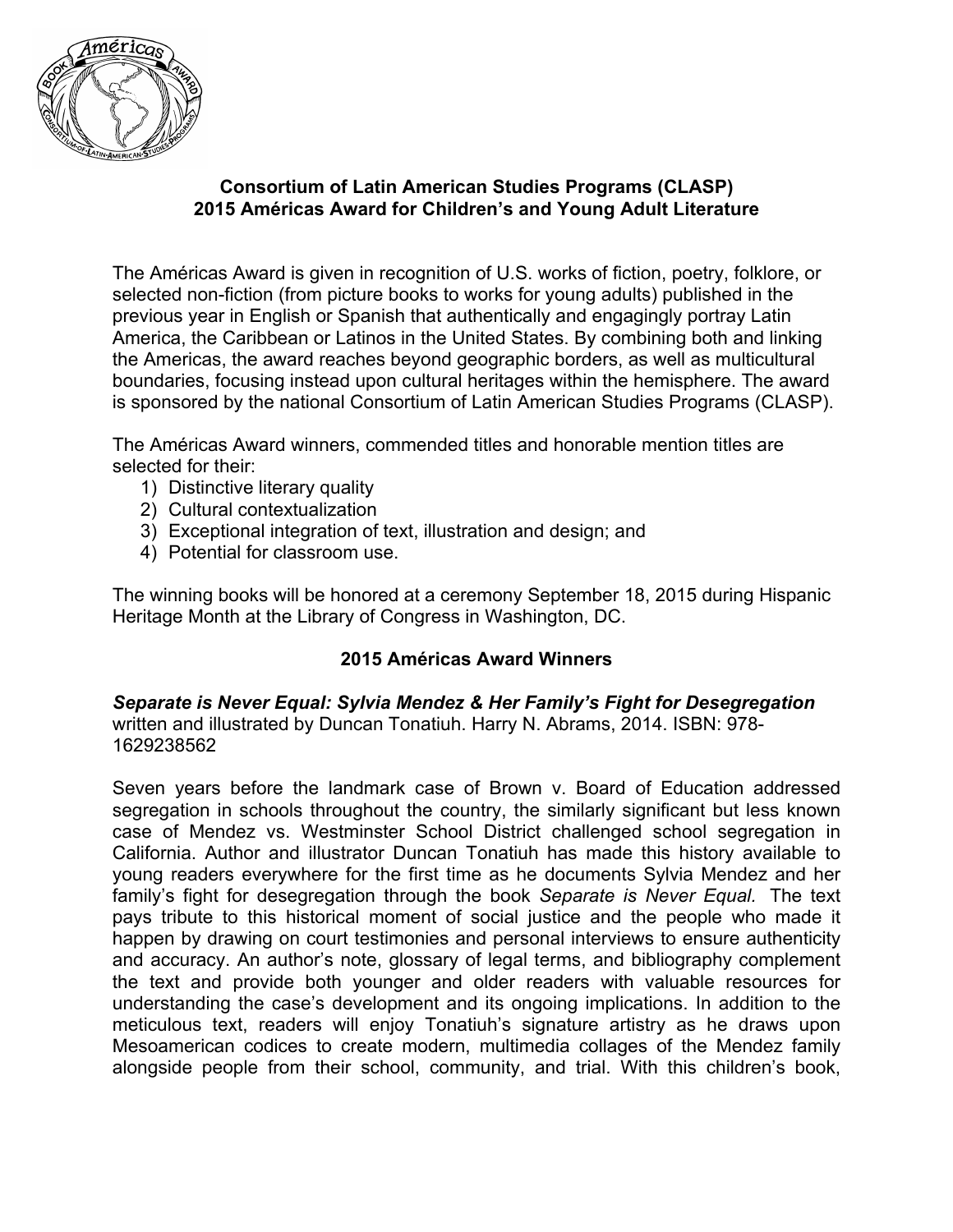Tonatiuh offers a significant contribution to US and Mexican-American histories. It would be a valuable asset to any elementary classroom or library. (Grades 1-6)

*Silver People: Voices from the Panama Canal* by Margarita Engle. Houghton Mifflin Harcourt, 2014. 272 pages. ISBN: 978-0544109414

With her characteristic economic yet moving verse Margarita Engle once again transports us to a world and time that few writers have explored, especially in the genre of children's literature. *Silver People* tells the story of the building of the Panama Canal, which opened in 1914 and connected the two largest oceans in the world, while at the same time signaling America's emergence as a global superpower. The canal was a miraculous engineering feat that created a path of water through a tropical jungle where a mountain once stood. Yet miracles often come with a steep price. Thousands of brown and black Caribbean Americans lost their lives, and those that survived were paid in silver, while their white counterparts earned gold. Engle gives these workers a voice, transporting us to the bottom of "serpentine cut" and describing the backbreaking labor required to accomplish it. We are also treated to the voices of the natural world that loudly or silently protest while their habitat is destroyed. This unique work and the apartheid-like inequality it portrays is a powerful contribution to Latino Children's Literature. Once read, its accurate description of the construction of the "largest and most difficult engineering projects ever undertaken" will not be soon forgotten. (Grades 7 and up)

## **2015 Américas Award Honorable Mentions**

*Migrant: The Journey of a Mexican Worker* by José Manuel Mateo. Illustrated by Javier Martínez Pedro. Abrams Books for Young Readers, 2014. 22 pages. ISBN: 978- 1419709579

This handsome picture book is constructed accordion style, like an Aztec codex. Unfold it in one direction, and it reads in Spanish—in the other, English. The spare text runs in a column down the left side, while one long pen and ink drawing recalling Mexican *amate* paintings, rich in intricate detail, runs the length of the book. In it, a young Mexican boy tells about life in his village and the precarious, harrowing journey he and his mother and sister take to the U.S., hopeful of finding his father and work. Told in a very accessible way for young children, this is an important, timely story, and it is followed by an author's note about migrant children and various reasons for emigrating, as well as information about amate codices. There is at least as much to be gleaned from the stunning artwork as from the text, though because the drawings are so small, for classroom use they would best be projected onto a large screen. Possible classroom subjects of study are art, current events/immigration, and rural vs. urban life. It also lends itself to helping to develop children's powers of observation. (Grades 2-5)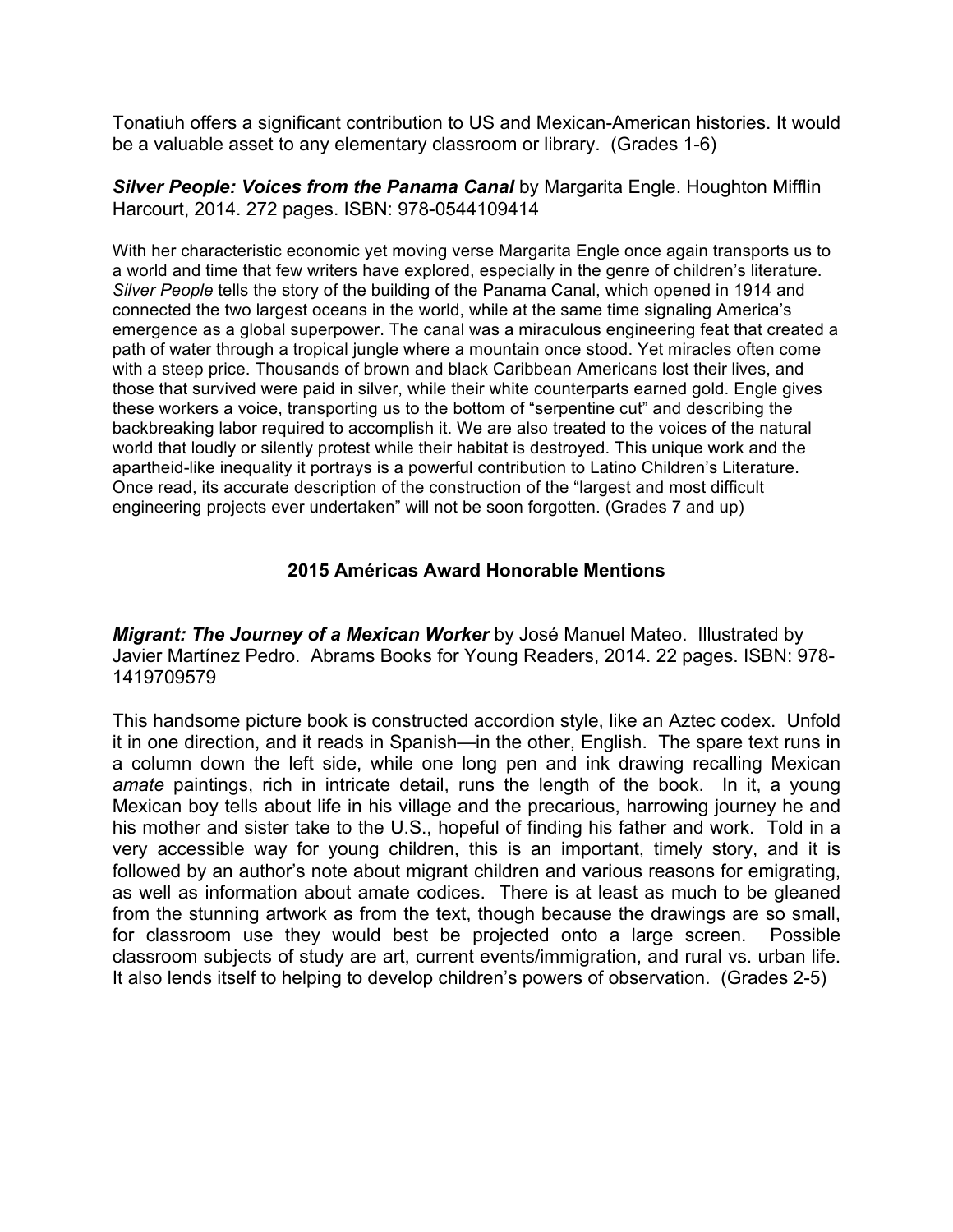*Strike! The Farm Workers' Fight for their Rights* by Larry Dane Brimner. Calkins Creek, 2014. 172 pages. ISBN: 978-1590789971.

The 2014 release of the film *César Chávez* brought his achievements with the United Farm Workers union of the 1960s and 1970s back into the spotlight. This book, *Strike!,* which is meticulously researched by Larry Dane Brimner, tells a much fuller story. Beginning with the Filipino farm worker's strike of 1965 in Delano, California, moving through the conflict between the Filipinos and Mexican braceros, "years of consumer boycotts, beatings, arrests, and sacrifice," and ending with the legacy of the successful nonviolent movement of the United Farm Workers, this book tells the compelling story of a courageous group of people. Brimner is careful to include major figures besides Chávez, including Dolores Huerta, Larry Itliong, Robert F. Kennedy, and others. The design of the book is equally compelling. The use of color, Spanish and English pull quotes, original documents, and a wide variety of photos offer many intriguing entry points for the reader. Brimner also includes a timeline of events, a list of suggested resources for more information, and thorough source notes. *Strike!* is a fascinating read for the middle, high school, and adult reader, and could be read from cover to cover, or used in a variety of manners with excerpts from the book. Brimner, who has written about the U.S. Civil Rights movement in his books *We Are One, Birmingham Sunday*, and *Black and White*, presents another view of the fight for Latino civil rights in this bold and exciting treatment of the Farm Workers' struggle. (Grades 6-9)

# **2015 Américas Award Commended Titles**

*A de Activista* written by Martha E. Gonzalez and illustrated by Innosanto Nagara. Triangle Square, 2014. 32 pages. ISBN: 978-1609805692

*A de Activista* is a Spanish language board book that invites younger and older readers alike to have a conversation about social justice. Each page segues into a different discussion by progressing through the Spanish spoken alphabet. Examples include F's "*de Frida...para las feministas fabulosas, mujeres y niñas*" and T's "*Tigres, Tulipanes o Trans...Tu decides quién eres. Transfórmate con certeza*." The topics are radical, intriguing, and diverse. Written in Spanish and rooted in Latino/Hispanic culture, the book is a rare call to action. Eye-grabbing colors and compelling multimedia illustrations pull the reader in, while emphatic syntax and punctuation complement the vivid imagery. Both text and visuals depict people of all backgrounds and fiercely reinforce advocacy related to respect, resistance, and empowerment across communities. Given the language and cultural referents, readers of all ages will appreciate this publication. Younger readers will appreciate the colors and alliteration, while older readers will be able to delve into the sociopolitical implications. (K+)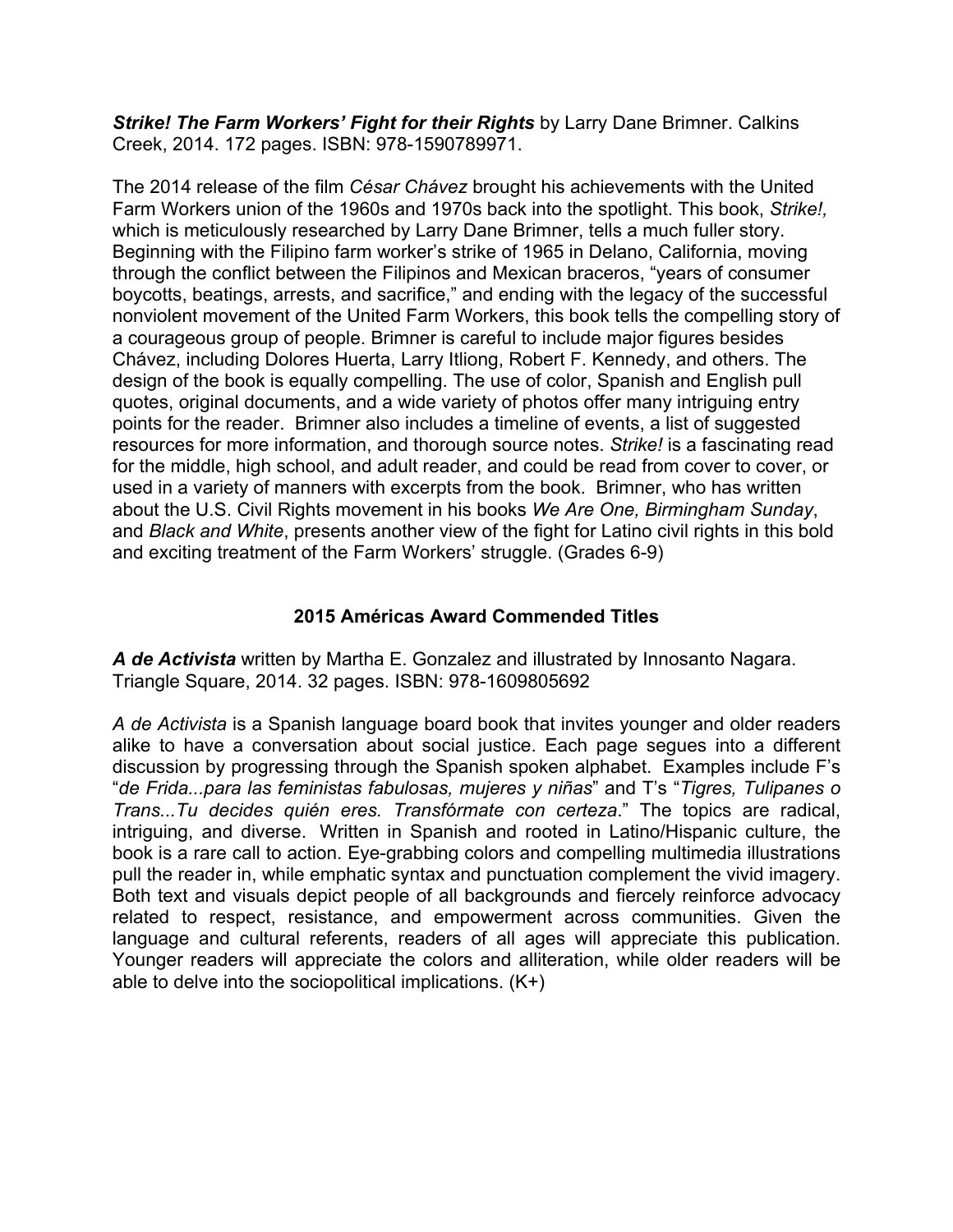*Abuelo* by Arthur Dorros. Illustrated by Raúl Colón. HarperCollins, 2014. 32 pages. ISBN-13: 978-0061686276.

*Abuelo* is a picture book that tells the story of the South-American gauchos through the eyes of a boy who moves to the city and his *abuelo* (grandfather) who lives on the plains of Argentina. This rich cultural heritage is described via the subtle shading of the images of the p*ampa*! Corros conquers our hearts with a tender and familiar story related to rural to urban migration, and Mr. Raul Colón completes with his beautiful mixed media illustrations. The pampa stays with the boy long after he moves to the city, through memories of his abuelo. Similarly, the detailed and vivid illustrations offered by Colón will remain with the readers. Young audiences all over the world will appreciate the richness of the depiction of traditional and modern cultures in Argentina, and this relatable family story. All words in Spanish are accompanied by an English translation. This text is a wonderful way to encourage students to determine new word meaning and to engage with Spanish. (K-3)

*Caminar* by Skila Brown. Candlewick Press, 2014. 208 pages. ISBN: 978-0763665166.

This is a work of historical fiction, set during Guatemala's civil war. It is the first-person account by the indigenous boy Carlos, whose happy life is destroyed when war comes to his village while he is in the forest gathering mushrooms. Alone in the forest, he struggles to stay alive, avoid soldiers and rebels, and as he communes with the forest he recalls various people and traditions of his village. Ultimately, the boy who was once afraid of the dark saves the people of his grandmother's village from an attack by government forces. The book shines as a work of literature. Written in free verse, including some compelling examples of concrete poetry, it is a story of indigenous culture, war, and what it means to be a man. The Note to Reader at the beginning of the book situates the story historically, and the final poem touches on the aftermath of the war. Following the text of the novel is a glossary of Spanish and Mayan terms, as well as a Q & A with the Author. This book lends itself to the study of writing and poetry; certain poems could be used in the study of Latin America. The book as a whole is useful as a window on war's psychological effects. (Grades 5-12)

**Dalia's Wondrous Hair / El cabello maravillosa de Dalia** written and illustrated by Laura Lacamara. Piñata Books, 2014. 32 pages. ISBN: 978-1558857896

In *Dalia's Wondrous Hair,* readers watch as the young protagonist embraces her luxurious, untamed hair by turning it into a refuge for Cuban flora and fauna. Just as the plants and animals flourish, so too does Dalia. In an era when young children rarely see positive depictions of people of color, this book offers a welcome contrast. Whimsical descriptions show the lovely protagonist filled with wonder as she self-confidently discovers and explores her surroundings, and her loving relationship with her mother supports her as she embarks on each new day. Richly-saturated illustrations span each page, transporting young readers to a bright, sun-filled landscape where Cuba's natural resources abound. Spanish and English texts lie side by side on each page, so readers of either language can delight equally in the story. An author's note at the end offers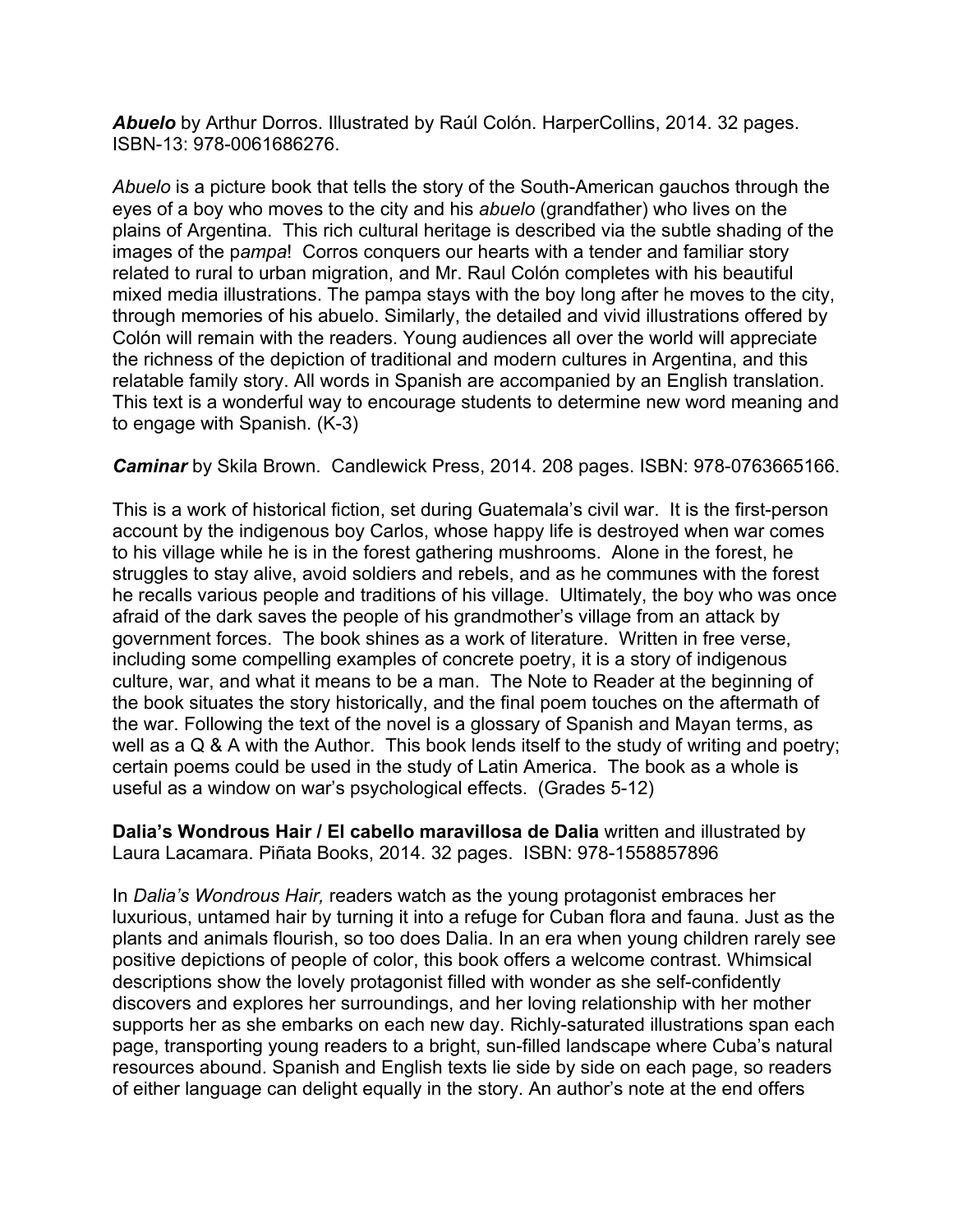more information about the Cuban plants and animals in the book, and suggests ways to bring the book to life, so to speak, by creating a butterfly garden at home. This beautiful book by Cuban-born artist and illustrator Laura Lacámara lends itself to classroom instruction in foreign languages, arts, natural sciences, and language arts. Above and beyond academic learning, however, young readers will benefit from witnessing Dalia's enthusiastic and empowered ability to see beauty everywhere she goes. (Grades K-2)

## *Frida & Diego***: Art, Love, Life** by Catherine Reef. Clarion Books, 2014. 176 pages. ISBN: 978-0547821849

This dual biography of Frida Kahlo and Diego Rivera traces their personal and professional lives, individually and as a couple, exposing their flaws as well as the lighter sides of their personalities, and shows how the two artists were bound by art, love, and politics. Befitting a book that is more biography than art book, few of the artists' paintings are shown; instead, there is an abundance of photographs, some personal and others illustrating the political and economic climate of the times. The book is simply written, and includes quotes by and about the artists as well as extracts from diaries and letters. Well researched and handsomely executed, it excels in showing that art is not produced in a vacuum but within the context of political, social, and economic currents. The author includes a list of museums and galleries where some of their works can be found, and suggests books for further investigation. The end of the book contains a lengthy timeline of events in the artists' personal, professional, and political lives, as well as a bibliography. The book could be used in a middle school language arts class to study identity and biography, and perhaps in high school classes of government and politics, and of history (world, Mexican, US, Russian, European). (Grades 6-12)

*Gabi, a Girl in Pieces* by Isabel Quintero. Cinco Puntos Press, 2014. 208 pages. ISBN 978-1935955955.

In her quirky and heart-warming debut novel, Quintero gives us a character we will not soon forget. Hot-cheetoh eating, teenage Latina Gabi is insightful and compassionate as she navigates the often challenging cultural edge that divides teenage girls and boys, white kids and Latinos. As she explores her relationships with her drug-addicted father, angry little brother, hypocritical, yet loving mother and her two best friends she discovers that writing and reciting bilingual poetry is the catharsis she needs to survive her complicated world. All high-school girls will relate to Gabi's insecurities about body image, and Latina girls in particular will find a wonderful friend and role model in the strong, humorous, irreverent, yet ultimately victorious Gabi. (Grades 9+)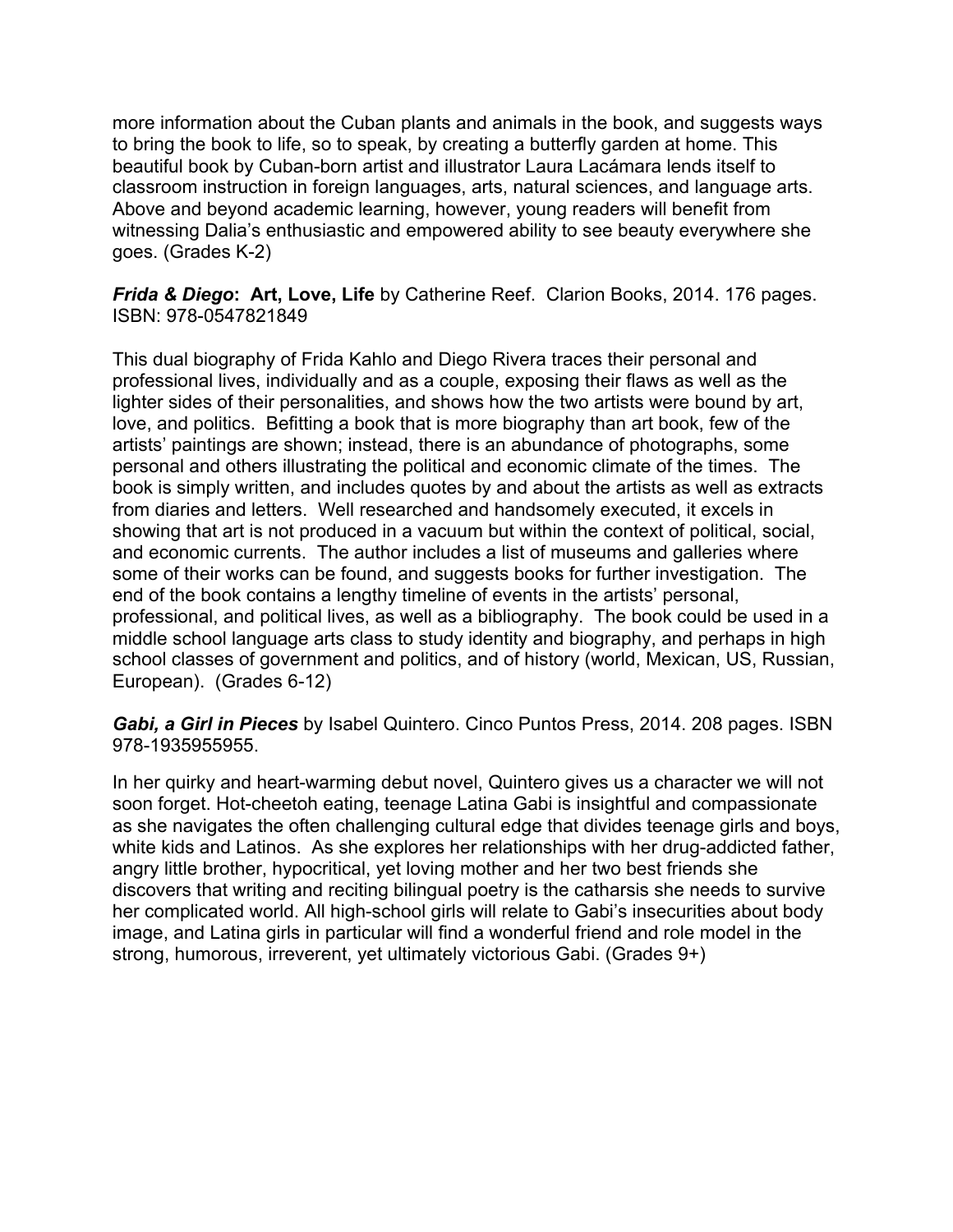*Green Is a Chile Pepper: A Book of Colors* by Roseanne Greenfield Thong. Illustrated by John Parra. Chronicle Books, 2014. 40 pages. IBSN: 978-1452102030

Colors are the starting point for showcasing elements of Hispanic American—primarily Mexican—culture: orange for Day of the Dead marigolds, the brown of churros, for example. Each double-page spread features a color, its name given in both English and Spanish, and a 4-line rhyme anchored in English but featuring, often in Spanish, some cultural phenomenon. The folkloric illustrations are large enough for use in a read-aloud setting, and offer a myriad of possibilities for exploration of foods, clothes, dance, crafts, holidays, and much more. It contains a glossary of the Spanish terms found in the text. (Pre-K-grade 3)

*I Lived on Butterfly Hill* by Marjorie Agosín. Atheneum Books for Young Readers, 2014. 454 pages. ISBN: 978-1416953449

Marjorie Argosín, award-winning poet and critic, brings us a touching and lively tale of 11-year-old Celeste Marconi, a Chilean girl whose life changes when her country is taken over by the 1973 military coup. Celeste's liberal-leaning parents are doctors who help the poor and are considered "subversives." They decide that for her safety, it would be better to send her out of the country for a while. *I Lived on Butterfly Hill* is a story told in three parts: Celeste's innocent and carefree childhood in Valparaíso, her story of making a new life in "el norte" with her aunt who lives in Maine, and her eventual return to her beloved home on Butterfly Hill. Along the way, Celeste discovers poetry, a new language, friends where she least expects them, and courage. Because Celeste's Jewish grandmother, Abuela Frida, fled Nazi Germany, there are several parallels with her story and Celeste's. It is an accessible novel to approach many serious topics for younger readers. Peppered with whimsical illustrations by Lee White, it is a story that would appeal to a high middle reader or a young adult reader.

*Letters from Heaven/Cartas del Cielo* by Lydia Gil. Arte Público Press, 2014. 128 pages. ISBN: 978-1558857988

After Celeste's grandmother dies, she is feeling lost and mournful – until she receives her first letter from … her grandmother! How is this possible? In Lydia Gil's *Letters from Heaven/Cartas del Cielo,* part mystery, part coming-of-age book, Celeste receives a series of letters from her recently deceased grandmother that eases the pain of her mourning. The letters that reassure Celeste of how much she is loved also teach her to make her grandmother's Cuban recipes that Celeste remembers most fondly. With a dash of humor and pathos, Gil creates a sweet story that shows the trials of growing up – dealing with bullying at school and being alone more now that her mother's work schedule is more demanding – and how Celeste ultimately conquers these problems by relying on friends and family. This dual Spanish-English story is the perfect fit for a middle reader, or for students learning Spanish who are ready for chapter books. The recipes for *mariquitas* (plaintain chips), *congri* (rice and beans), *ropa vieja* (shredded beef), and three others hearken back to the traditional Cuban food of Celeste's grandmother, and all are easily reproduced. This short book of only 58 pages (116 total)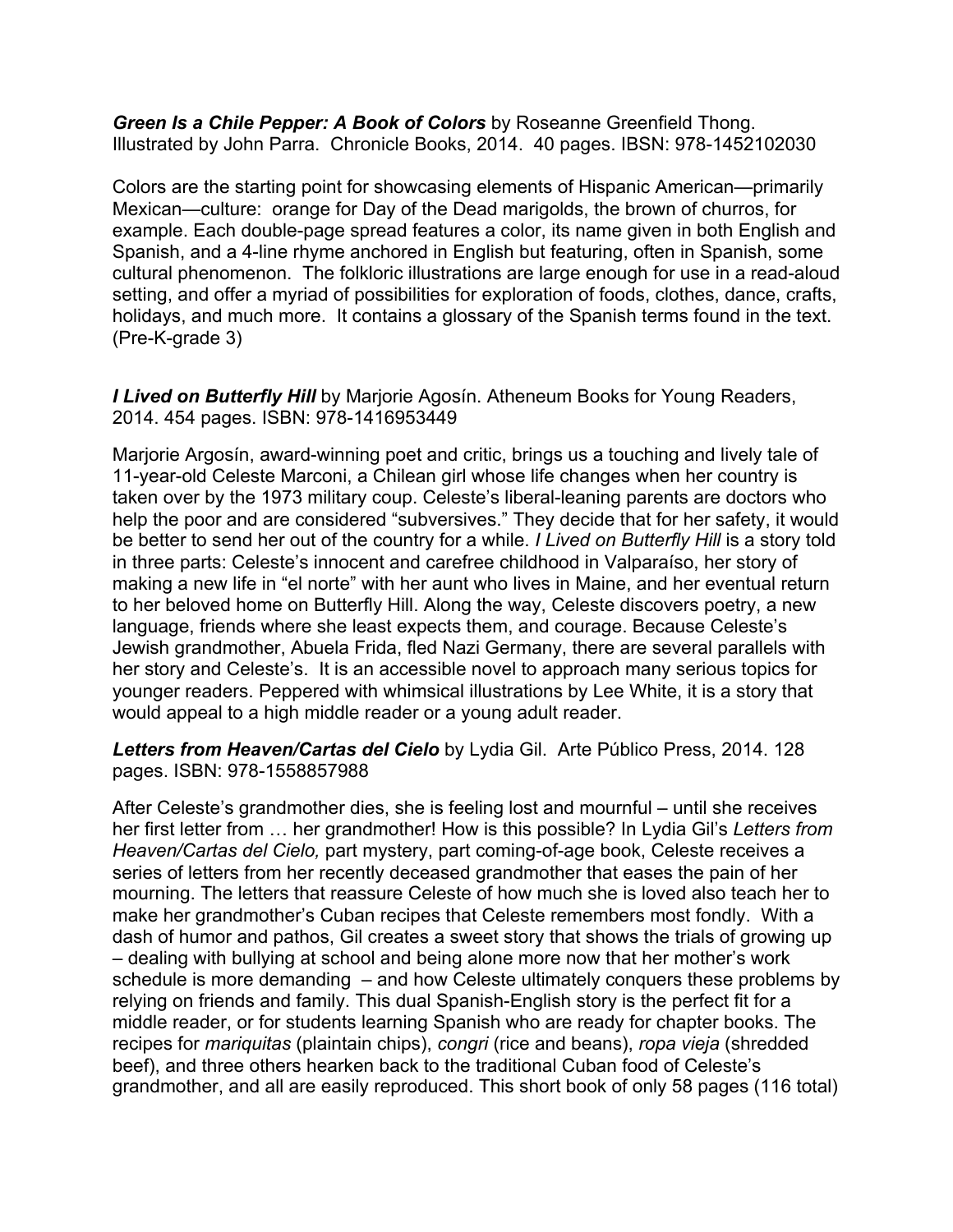reads quickly and provides an excellent introduction to Cuban culture for a middle school reader. (Grades 4-8)

*Lowriders in Space* by Cathy Camper. Illustrated by Raul the Third. Chronicle Books, 2014. 112 pages. ISBN 978-1452128696

In this entertaining and unique graphic novel three Chicano insects, Lupe Impala, El Chavo Flapjack, and Elirio Malaria are all obsessed with cars. But not just any cars: lowriders—cars that hip and hop, dip and drop, go low and slow, *bajito y suavecito*. The stars align when a contest for the best car around offers a prize of a trunkful of cash just what the team needs to open their own shop! *¡Ay chihuahua!* What will it take to transform a junker into the best car in the universe? Striking, unparalleled art from debut illustrator Raul the Third recalls ballpoint-pen-and-Sharpie desk-drawn doodles popular in Lowrider fanzines, while the story is sketched with Spanish, inked with science facts, and colored with true friendship. *Lowriders in Space* includes a glossary at the back to provide definitions for Spanish and science terms and a truly whimsical window into the California lowrider culture. (Grades 4-8)

*Portraits of Hispanic American Heroes* by Juan Felipe Herrera, with paintings by Raúl Colón. Dial Books, 2014. 96 pages. ISBN: 978-0803738096

This beautifully illustrated series of biographies of notable Hispanic Americans provides a necessary and well-written resource for a classroom or library. The author, Chicano poet Juan Felipe Herrera, who was just named the 2015 U.S. Poet Laureate, includes figures spanning from the 1700s with Bernardo de Gálvez, for whom the city of Galveston is named, to Ellen Ochoa (b. 1958), the first Latina astronaut and former Director of the Johnson Space Center. Herrera includes biographies of 19 men and women who have made outstanding contributions to the arts, politics, science, humanitarianism, and athletics. He includes well-known Hispanic Americans, such as Desi Arnaz, Roberto Clemente, and Sonia Sotomayor, as well as lesser known ones, such as David Glasgow Farragut, Julia de Burgos, and Helen Rodriguez-Trias. In the final section, Herrara includes "Hero Street, USA," a group remembrance of the Mexican-Americans from Silvis, IL. The Department of Defense reported that there is no street of similar size where so many men and women left home in order to join the U.S. Armed forces. He also includes a touching sestina for Victoria Leigh Soto, one of the teachers who died in the 2012 Sandy Hook Elementary School shootings (while mentioning how she died, Herrera does not include any upsetting details of the event). This beautifully illustrated book provides an excellent introduction to these important figures, and the source notes provide an indication of where students might learn more about these Hispanic American heroes. (Grades 3-7)

*The Secret Side of Empty* by Maria E. Andreu. Running Press, 2014. 336 pages. ISBN: 978-0762451920

Blonde and fair skinned, Monserrat Thalia (M.T. to her friends), from Argentina, has good friends and a boyfriend, is actively involved in her high school and on track to become her high school's valedictorian. But as graduation approaches and her classmates are excited about the prospect of going to college, the secret she has kept